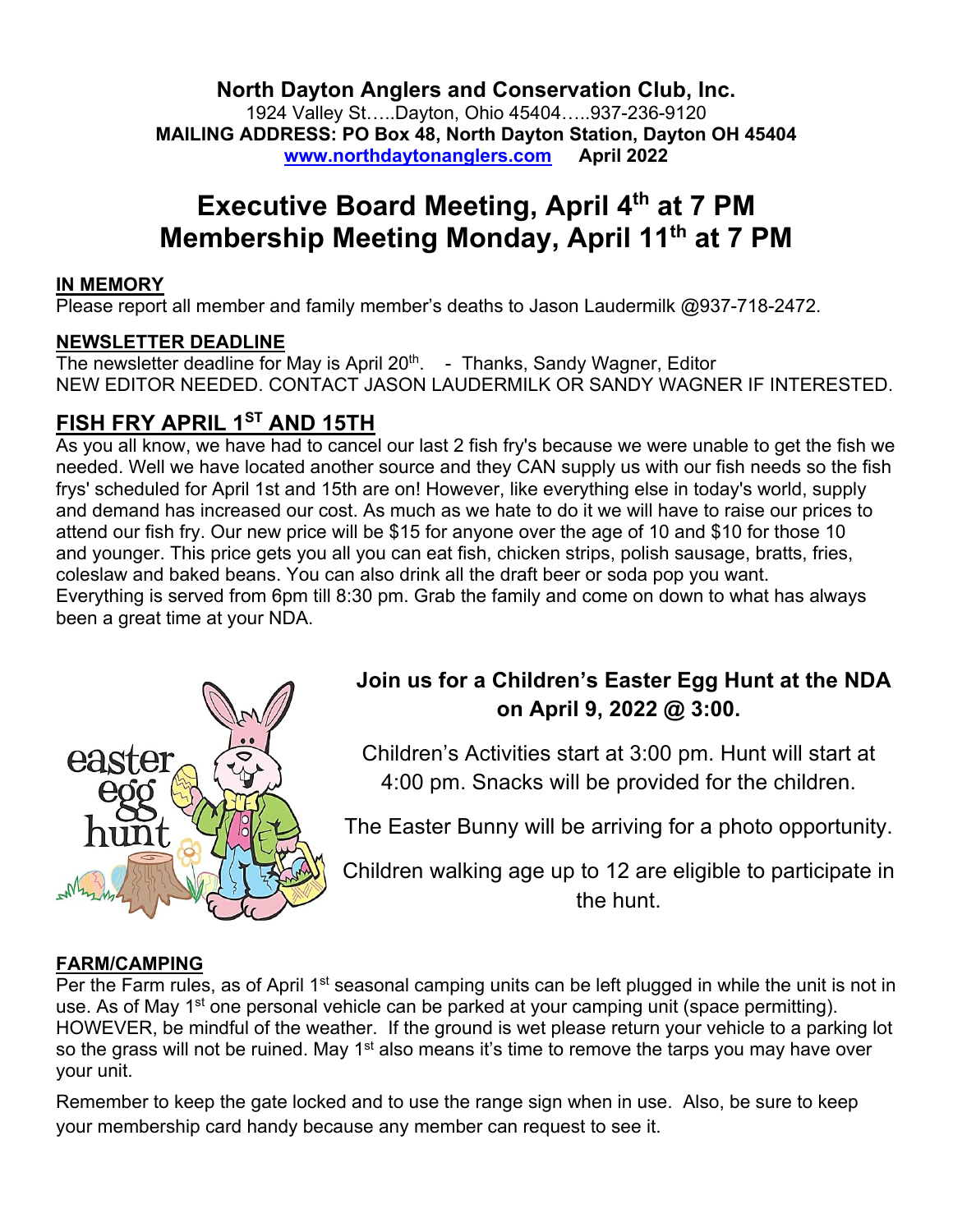

#### **JUNIOR ANGLERS OF OHIO**

Junior Anglers will be held on 4 Saturdays this year. May 7th and 21st, September 10th and 17th. You should plan to attend all 4 dates. The program will take place at Camp Cotubic near Bellfontaine, Ohio. Junior Anglers is for all youth ages 8 and up who desire to learn more about fishing, conservation, water safety, and outdoor activities. Youth receive instruction in spin casting, bait casting, fly rod casting, lure making, water safety, and more. This is a fishing program and much of our time will be spent practicing skills by fishing. Persons over 16 years old must possess a

valid Ohio Fishing License. Registration is \$25 and only 25 youth will be accepted this year. To register or for more details please visit www.ohwf.org.

### **JUNE GUN GIVE-AWAY TICKETS AVAILABLE**

June is the month for our Gun Give-Away. Each ticket gives you two chances to win, and there's a winner EVERY DAY of the month. One of them COULD BE YOU! Be sure to get some tickets for your chance at a new gun. See Dan Barnett if you'd like to check some out to sell to your friends and family. Tickets are available now so get yours before they're gone!

#### **MARKSMANSHIP SHOOTS**

Marksmanship shoots will be held at the Farm Range April 9<sup>th</sup> and April 23<sup>rd</sup>. Shoots start at 1 PM and open to both children and adults. Instruction is provided in both safety and shooting. If you have any questions about the shoots, contact Dan Barnett.

### **WEDNESDAY NIGHT DINNERS**

Our Wednesday night dinners continue at the Club from 6 to 8:30 PM. So, stop in for our weekly drawing and while you're here, get a nice dinner for just \$6! Check your email to see what's cookin' each week. Always a good deal and good food!!

#### **MEMORIAL DAY PICNIC MAY 29TH**

Planning for our annual Memorial Day Picnic at the Farm is underway. Help will be needed so keep an eye out for a sign-up sheet at the Club. New members needing hours…..here's your chance!

### **LADIES AUXILIARY**

NOTICE OF CHANGE: Since our Club Fish Fry will be April 1<sup>st</sup>, our next Ladies meeting has been changed to 7 PM Friday, April 8<sup>th</sup>. Summer will be here sooner than we think so let's talk about activities and events we can do to help out the Club over the coming months. See you on the  $8<sup>th</sup>!$ 

### **EMAIL**

Remember to check your email from time to time for various notifications of what's going on at the Club or Farm, as well as updates on coming events.

### **CONGRATULATIONS!**

Congratulations to long time member, Garra Myers on receiving the 2022 HOOPLA S.T.E.M. TEACHER OF THE YEAR AWARD! Being honored for your hard work as a teacher and dedication to the youth of Dayton is a wonderful achievement.